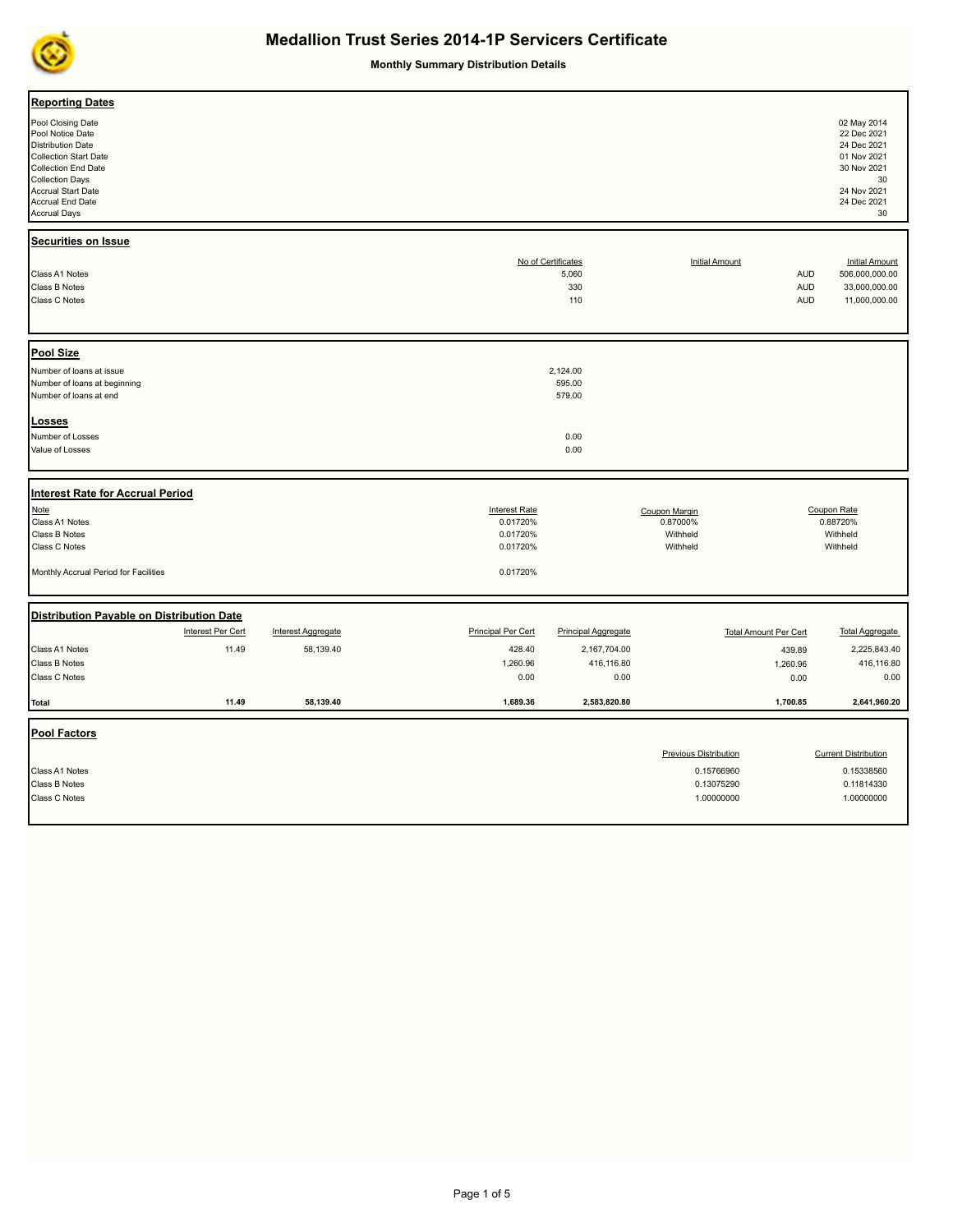

**Monthly Summary Distribution Details**

## **Monthly Cashflow Working Sheet**

|                                             | Aggregate  |
|---------------------------------------------|------------|
| FCC + Offset Total                          | 280,295.15 |
| Other Income                                | 0.00       |
| Interest On Collections                     | 47.59      |
|                                             |            |
| Available Distribution Amount               | 280,342.74 |
| Other Taxes                                 | 0.00       |
| Trustee and Manager Fees                    | 2,815.54   |
| Servicing Fee                               | 19,509.38  |
| <b>Liquidity Commitment Fee</b>             | 2,589.04   |
| <b>Support Facility</b>                     | 120,892.05 |
| <b>FCC Other Creditors</b>                  | 241.13     |
| Other Expense                               | 5,758.92   |
| <b>Liquidity Repayment Amount</b>           | 0.00       |
| A1 Coupon                                   | 58,139.40  |
| <b>B</b> Coupon                             | n/a        |
| Principal Draw Repayment Amount             | 0.00       |
| Principal Charge Off Reimbursement          | 0.00       |
| Extraordinary Reserve Draw Repayment Amount | 0.00       |
| C Coupon                                    | n/a        |
| Arranging Fee                               | 0.00       |
| Required Distribution Amount                | 249,783.06 |
| Income shortfall                            |            |
| <b>Liquidity Facility Draw</b>              | 0.00       |
| <b>Principal Draw</b>                       | 0.00       |
| Extraordinary Expense Draw                  | 0.00       |
|                                             |            |
| Income Carryover Amount                     | 0.00       |
| Principal Chargeoff Unreimbursement         | 0.00       |
| Principal Chargeoff                         | 0.00       |

Total Principal Chargeoff Reimbursement Due 0.00 **Payment Allocation Cascade**

| <b>Due Amount</b> | <b>Available Amount</b>                                                               | <b>Paid Amount</b>                                                                                           |
|-------------------|---------------------------------------------------------------------------------------|--------------------------------------------------------------------------------------------------------------|
|                   |                                                                                       | 280,342.74                                                                                                   |
|                   |                                                                                       | 0.00                                                                                                         |
|                   |                                                                                       | 0.00                                                                                                         |
|                   |                                                                                       | 0.00                                                                                                         |
|                   |                                                                                       | 280,342.74                                                                                                   |
|                   |                                                                                       |                                                                                                              |
|                   |                                                                                       | 0.00                                                                                                         |
|                   |                                                                                       | 2,815.54                                                                                                     |
|                   |                                                                                       | 19,509.38                                                                                                    |
|                   |                                                                                       | 2,589.04                                                                                                     |
|                   |                                                                                       | 120,892.05                                                                                                   |
|                   |                                                                                       | 241.13                                                                                                       |
|                   |                                                                                       | 5,758.92                                                                                                     |
|                   |                                                                                       | 0.00                                                                                                         |
| 58,139.40         | 128,536.68                                                                            | 58,139.40                                                                                                    |
| n/a               | 70,397.28                                                                             | n/a                                                                                                          |
| 0.00              | 62,358.48                                                                             | 0.00                                                                                                         |
| 0.00              | 62,358.48                                                                             | 0.00                                                                                                         |
| 0.00              | 62,358.48                                                                             | 0.00                                                                                                         |
| n/a               | 62,358.48                                                                             | n/a                                                                                                          |
| 0.00              | 30,559.68                                                                             | 0.00                                                                                                         |
|                   | 0.00                                                                                  |                                                                                                              |
|                   |                                                                                       | 0.00                                                                                                         |
|                   |                                                                                       | 30,559.68                                                                                                    |
|                   |                                                                                       |                                                                                                              |
|                   |                                                                                       | 0.00                                                                                                         |
|                   |                                                                                       | 0.00                                                                                                         |
|                   |                                                                                       |                                                                                                              |
|                   |                                                                                       | 0.00                                                                                                         |
|                   | 0.00<br>2,815.54<br>19,509.38<br>2,589.04<br>120,892.05<br>241.13<br>5,758.92<br>0.00 | 280,342.74<br>280,342.74<br>277,527.20<br>258,017.82<br>255,428.78<br>134,536.73<br>134,295.60<br>128,536.68 |

- Class A1 Notes 0.00

- Class B Notes

- Class C Notes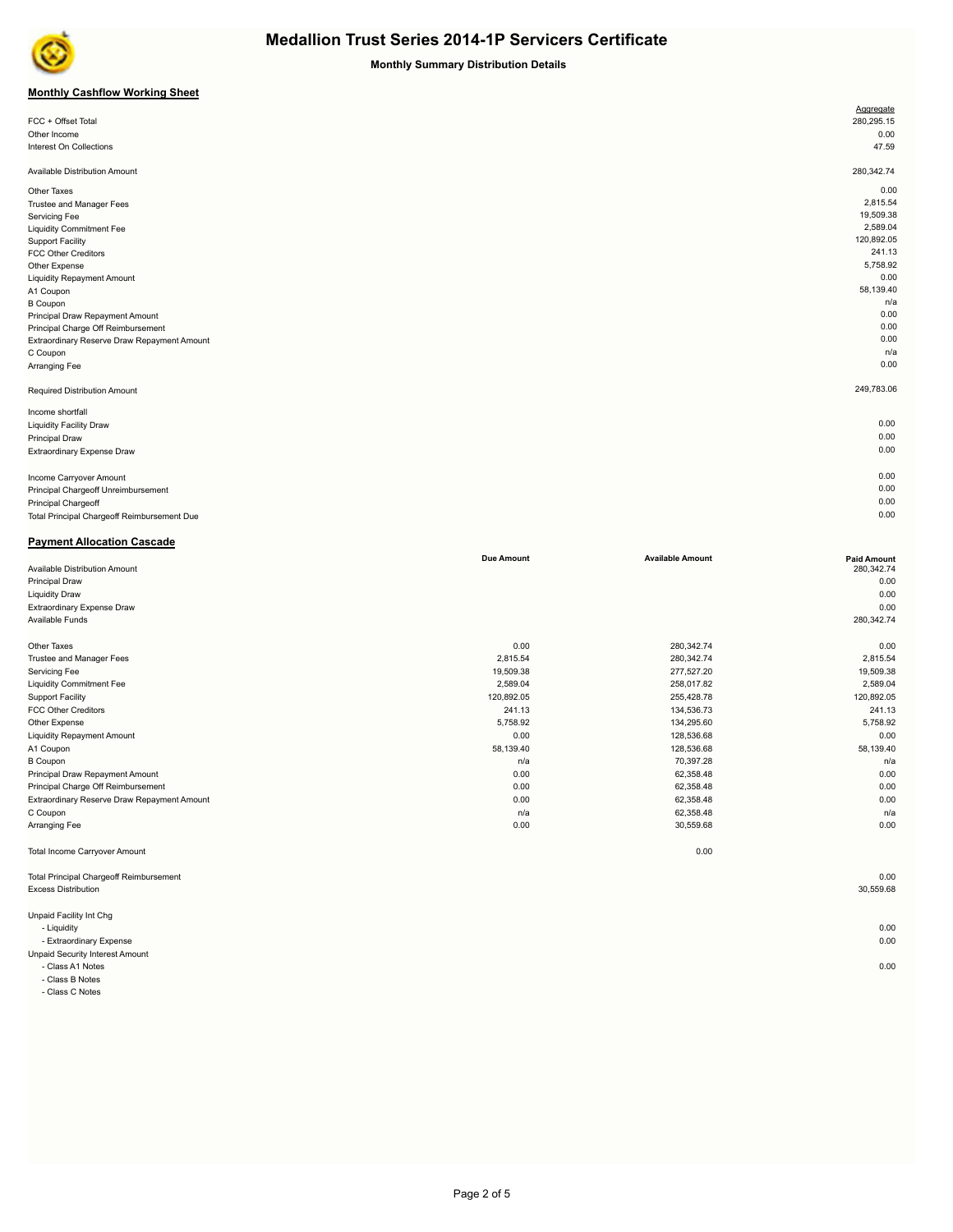

#### **Monthly Summary Distribution Details**

### **Facilities Outstanding**

| . acmacs outstanding                         |              |
|----------------------------------------------|--------------|
| Liquidity Commitment Facility Limit          | 3,500,000.00 |
| Beginning Liquidity Commitment Facility      | 3,500,000.00 |
| Previous Liquidity Facility Draw             | 0.00         |
| Repayment of Liquidity Facility              | 0.00         |
| <b>Liquidity Facility Draw</b>               | 0.00         |
| <b>Ending Liquidity Commitment Facility</b>  | 3,500,000.00 |
| <b>Beginning Principal Draw</b>              | 0.00         |
| Previous Principal Draw                      | 0.00         |
| Repayment of Principal Draw                  | 0.00         |
| <b>Principal Draw</b>                        | 0.00         |
| <b>Ending Principal Draw</b>                 | 0.00         |
| ExtraOrdinary Expense Facility Limit         | 150,000.00   |
| Beginning ExtraOrdinary Expense Facility     | 150,000.00   |
| Previous ExtraOrdinary Expense Draw          | 0.00         |
| Repayment of ExtraOrdinary Expense Facility  | 0.00         |
| ExtraOrdinary Expense Draw                   | 0.00         |
| <b>Ending ExtraOrdinary Expense Facility</b> | 150,000.00   |
|                                              |              |

### **Coupon and Principal Distribution Workshee**

|                                                       | Per Certificate | Aggregate |
|-------------------------------------------------------|-----------------|-----------|
| <b>Class A1 Notes</b>                                 |                 |           |
| Unpaid Security Coupon (after last distribution date) | 0.00            | 0.00      |
| Interest on Unpaid Security Coupon                    | 0.00            | 0.00      |
| Security Coupon                                       | 11.49           | 58,139.40 |
| <b>Total Coupon</b>                                   | 11.49           | 58,139.40 |
|                                                       |                 |           |
| Unpaid Security Coupon (after last distribution date) |                 |           |
| Interest on Unpaid Security Coupon                    |                 | 0.00      |
| Security Coupon                                       |                 | 58,139.40 |
| Coupon Payable                                        | 11.49           | 58,139.40 |
| <b>Unpaid Security Coupon</b>                         |                 | 0.00      |
|                                                       |                 |           |

#### **Class B Notes**

| Unpaid Security Coupon (after last distribution date) |  |
|-------------------------------------------------------|--|
| Interest on Unpaid Security Coupon                    |  |
| <b>Security Coupon</b>                                |  |
| <b>Total Coupon</b>                                   |  |
|                                                       |  |

#### Unpaid Security Coupon (after last distribution date) Interest on Unpaid Security Coupon

Security Coupon Coupon Payable Unpaid Security Coupon

**Class C Notes**<br>Unpaid Security Coupon (after last distribution date) Interest on Unpaid Security Coupon Security Coupon Total Coupon

Unpaid Security Coupon (after last distribution date) Interest on Unpaid Security Coupon Security Coupon Coupon Payable Unpaid Security Coupon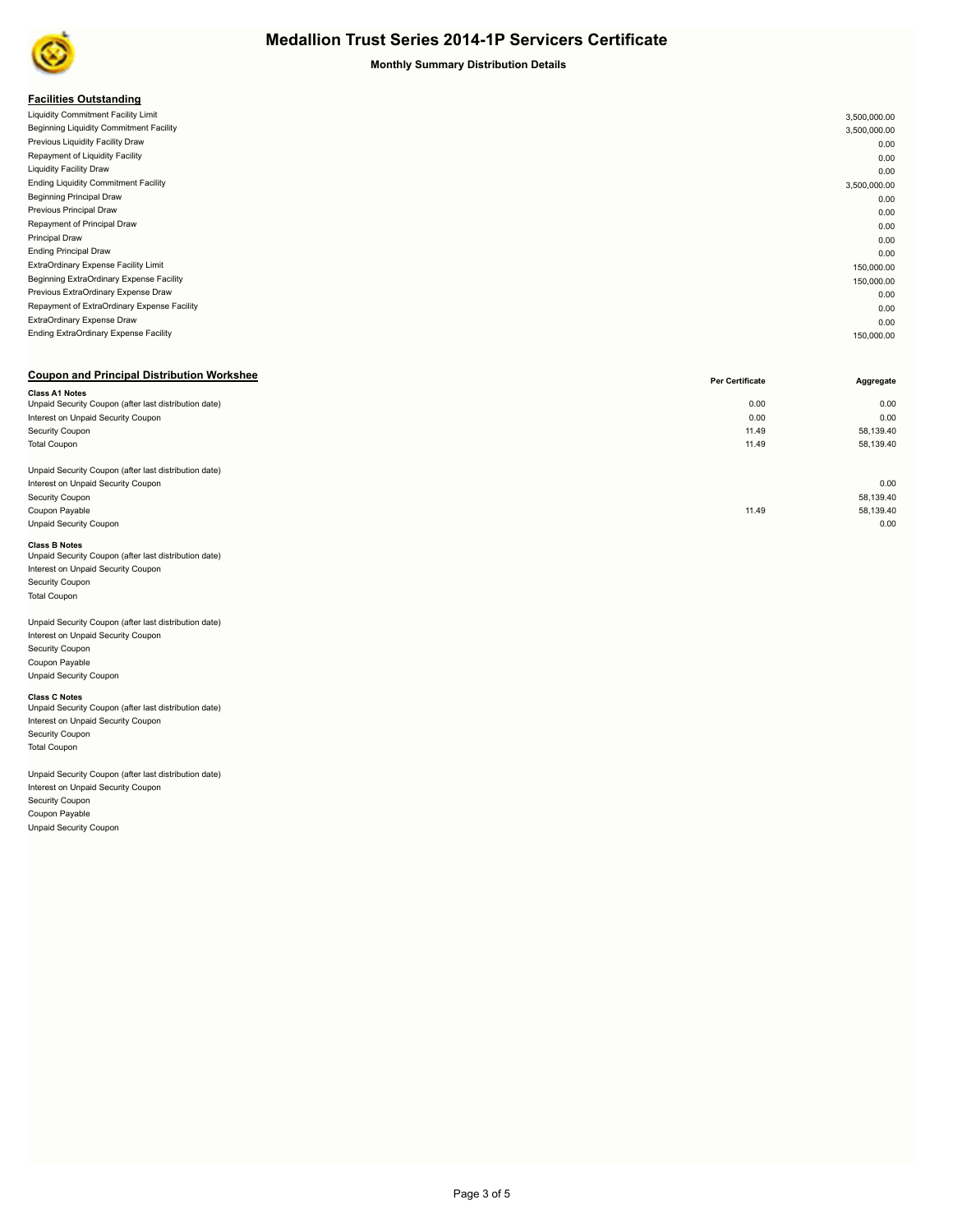

## **Monthly Summary Distribution Details**

| <b>Principal Amount</b> |
|-------------------------|
|-------------------------|

| .                                                                     |                 |
|-----------------------------------------------------------------------|-----------------|
| <b>Principal Collection</b>                                           | 3,655,165.37    |
| plus Repurchases                                                      | 0.00            |
| less Total Customer Redraw                                            | $-1,071,325.37$ |
| plus Redraw Bond Issue This Month                                     | 0.00            |
| Aggregate Principal Damages from Seller & Servicer                    | 0.00            |
| Principal Chargeoff Reimbursement                                     |                 |
| - Class A1 Notes                                                      | 0.00            |
| - Class B Notes                                                       | 0.00            |
| - Class C Notes                                                       | 0.00            |
| <b>Principal Rounding</b>                                             | 2.02            |
|                                                                       |                 |
| <b>Scheduled Principal Amount</b>                                     | 238,828.03      |
| Unscheduled Principal Amount - Principal Prepayment                   | 1,232,955.75    |
| Unscheduled Principal Amount - Full Prepayment                        | 2,183,381.59    |
| Unscheduled Principal Amount - less Redraws + Chargeoff Reimbursement | 2,345,011.97    |
|                                                                       |                 |
| Total Available Principal Amount for Redraw Bonds                     | 2,583,842.02    |
|                                                                       |                 |
| Principal Rounding b/f                                                | 2.02            |
| <b>Total Unscheduled Principal Amount</b>                             | 2,345,011.97    |
| <b>Total Scheduled Principal Amount</b>                               | 238,828.03      |
| Previous Principal Carryover Amount                                   | 0.00            |
| Total Available Principal Amount for Notes                            | 2,583,842.02    |
| Net Principal Draw                                                    | 0.00            |
| Net Total Available Principal Amount for Notes                        | 2,583,842.02    |
|                                                                       |                 |

| <b>Principal Allocation</b>                                  | <b>Certificate Amount</b> | Aggregate       |
|--------------------------------------------------------------|---------------------------|-----------------|
| Class A Percentage via Stepdown                              |                           | 0.00            |
| Class A1 Principal Payment                                   | 428.40                    | 2,167,704.00    |
| Class B Principal Payment                                    | 1,260.96                  | 416,116.80      |
| Class C Principal Payment                                    | 0.00                      | 0.00            |
| Principal rounding c/f                                       |                           | 21.22           |
| Outstanding Principal - beginning period                     |                           | 94,945,661.28   |
| less Principal Repayment                                     |                           | $-3,655,165.37$ |
| plus Total Customer Redraw                                   |                           | 1,071,325.37    |
| less Principal Losses                                        |                           | 0.00            |
| <b>Plus Substitutions</b>                                    |                           | 0.00            |
| Outstanding Principal - Closing period                       |                           | 92,361,821.28   |
| <b>Principal Losses</b>                                      |                           |                 |
| <b>Principal Losses</b>                                      |                           | 0.00            |
| Principal Draw Amount - Pool Mortgage Insurance Policy       |                           | 0.00            |
| Principal Draw Amount - Individual Mortgage Insurance Policy |                           | 0.00            |
| Net Principal Losses                                         |                           | 0.00            |
| Principal Chargeoff                                          |                           | 0.00            |
| - Class A1 Notes                                             |                           | 0.00            |
| - Class B Notes                                              |                           | 0.00            |
| - Class C Notes                                              |                           | 0.00            |
| <b>Class A1 Notes</b>                                        |                           |                 |
| Beginning Unreimbursed Principal Chargeoffs                  |                           | 0.00            |

Principal Chargeoff 0.00 Principal Chargeoff Reimbursement 0.00 Ending Unreimbursed Principal Chargeoffs 0.00

## **Class B Notes**

| <b>URSS DINULUS</b>                         |      |
|---------------------------------------------|------|
| Beginning Unreimbursed Principal Chargeoffs | 0.00 |
| <b>Principal Chargeoff</b>                  | 0.00 |
| Principal Chargeoff Reimbursement           | 0.00 |
| Ending Unreimbursed Principal Chargeoffs    | 0.00 |
|                                             |      |
| <b>Class C Notes</b>                        |      |
| Beginning Unreimbursed Principal Chargeoffs | 0.00 |

Principal Chargeoff 0.00 Principal Chargeoff Reimbursement 0.00 Ending Unreimbursed Principal Chargeoffs 0.00